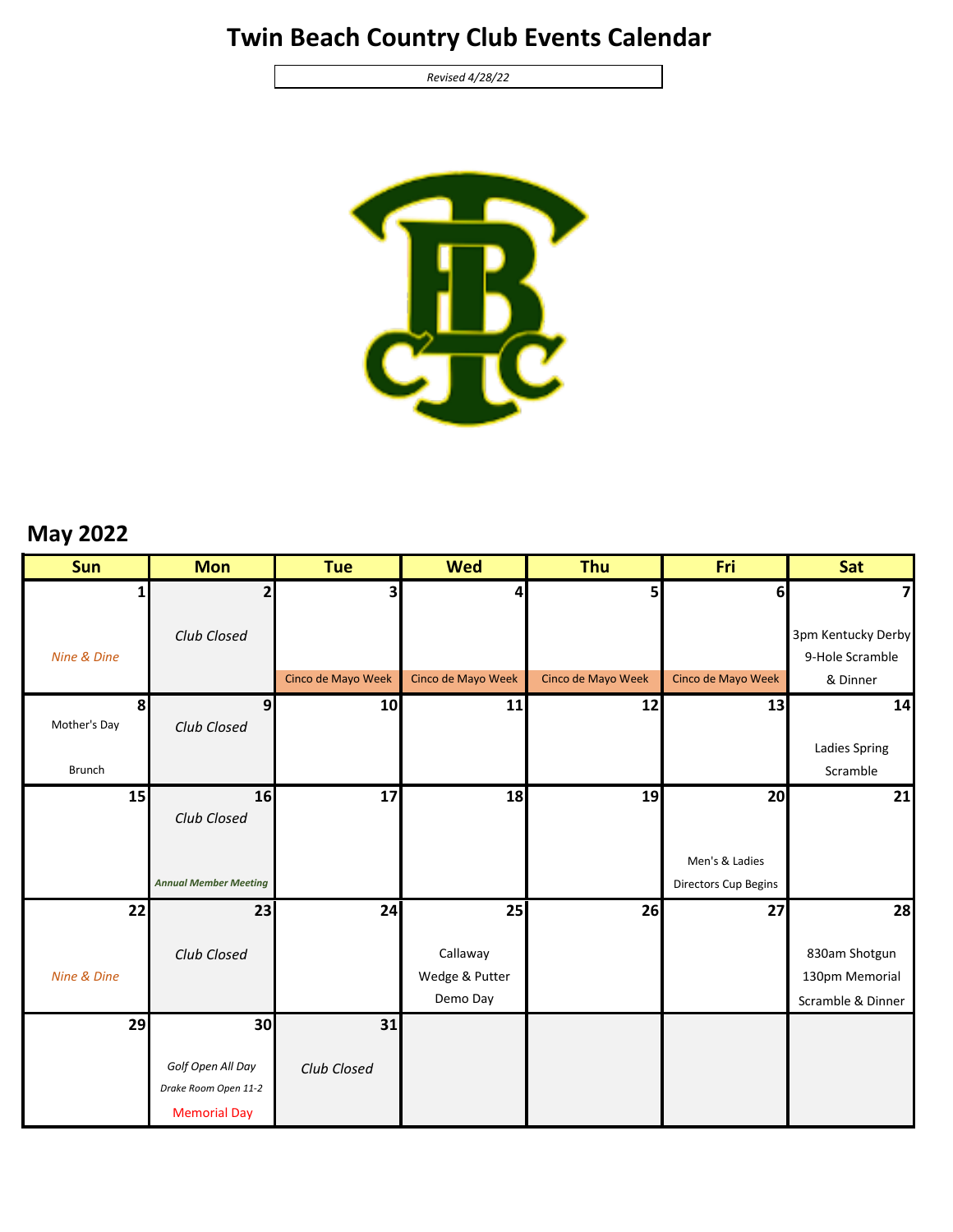### **June 2022**

| <b>Sun</b>           | <b>Mon</b>     | <b>Tue</b> | <b>Wed</b>          | <b>Thu</b>            | Fri | Sat                      |
|----------------------|----------------|------------|---------------------|-----------------------|-----|--------------------------|
|                      |                |            |                     |                       | 3   | $\overline{4}$           |
|                      |                |            |                     | Ladies Lg. A.M.       |     | 8:30am Men's             |
|                      |                |            | Ladies 5/Wine Lg    | Men's Lg Wk 1, Half 1 |     | Member-Member            |
|                      |                |            | Wk 1, Half 1, 6pm   | 5:30pm Shotgun        |     | Best Ball Day 1 of 2     |
| 5 <sub>l</sub>       | 6 <sup>1</sup> |            | 8                   | 9                     | 10  | 11                       |
| 8:30am Men's         | Club Closed    |            |                     | Ladies Lg. A.M.       |     |                          |
| Member-Member        |                |            | Ladies 5/Wine Lg    | Men's Lg Wk 2, Half 1 |     |                          |
| Best Ball Day 2 of 2 |                |            | Wk 2, Half 1, 6pm   | 5:30pm Shotgun        |     | <b>Euchre Night</b>      |
| 12                   | 13             | 14         | 15                  | 16                    | 17  | 18                       |
|                      | Club Closed    |            |                     | Ladies Lg. A.M.       |     | 8:30am Shotgun           |
|                      |                |            | Ladies 5/Wine Lg    | Men's Lg Wk 3, Half 1 |     | 1:30pm Couples Ball &    |
|                      |                |            | Wk 3, Half 1, 6pm   | 5:30pm Shotgun        |     | Chain Alt. Shot & Dinner |
| 19                   | 20             | 21         | 22                  | 23                    | 24  | 25                       |
| Father's Day         | Club Closed    |            |                     | Ladies Lg. A.M.       |     |                          |
|                      |                |            | Ladies 5/Wine Lg    | Men's Lg Wk 4, Half 1 |     | <b>Preview Member</b>    |
|                      |                |            | Wk 4, Half 1, 6pm   | 5:30pm Shotgun        |     | 9-Hole Golf Event        |
| 26                   | 27             | 28         | 29                  | 30<br>Ladies Lg. A.M. |     |                          |
| Nine & Dine          | Club Closed    |            | Men's Member-       | Men's Lg Wk 5, Half 1 |     |                          |
|                      |                |            | Guest Golf & Dinner | 5:30pm Shotgun        |     |                          |

# **July 2022**

| Sun          | <b>Mon</b>              | <b>Tue</b>  | <b>Wed</b>                 | <b>Thu</b>              | Fri | Sat                    |
|--------------|-------------------------|-------------|----------------------------|-------------------------|-----|------------------------|
|              |                         |             |                            |                         | 1   |                        |
|              |                         |             |                            |                         |     | 8:30am Shotgun         |
|              |                         |             |                            |                         |     | 1:30pm Couples Holiday |
|              |                         |             |                            |                         |     | Scramble & Dinner      |
| $\mathbf{3}$ | $\overline{4}$          | 5           | 6                          | 7                       | 8   | 9                      |
| Holiday      | Golf Open All Day       | Club Closed |                            | Ladies Lg. A.M.         |     |                        |
| Patio BBQ    | Drake Room 11-2         |             |                            | Men's Lg Week 6 of 6    |     |                        |
| All Day      |                         |             | Ladies 5/Wine Lg           | Half 1 Final Night      |     |                        |
|              | <b>Independence Day</b> |             | Wk 5, Half 1, 6pm          | 5:30pm Shotgun          |     | <b>Euchure Night</b>   |
| 10           | 11                      | 12          | 13                         | 14                      | 15  | 16                     |
|              | Club Closed             |             |                            | Ladies Lg. A.M.         |     |                        |
| Nine & Dine  |                         |             | Ladies 5/Wine Lg           |                         |     | 92nd Anniversary       |
|              |                         |             | Wk 6 of 6                  | Men's Lg Wk 1, Half 2   |     | Party / Patio Concert  |
|              |                         |             | <b>Final Night Banquet</b> | 5:30pm Shotgun          |     |                        |
| 17           | 18                      | 19          | 20                         | 21                      | 22  | 23                     |
|              | Club Closed             |             |                            | Ladies Lg. A.M.         |     | Ladies Member-         |
|              |                         |             |                            | Junior Golf 11am-3pm    |     | Member 18-Hole         |
|              |                         |             | Ladies 5/Wine Lg           | Men's Lg Wk 2, Half 2   |     | <b>Golf Event</b>      |
|              |                         |             | Wk 1, Half 2, 6pm          | 5:30pm Shotgun          |     |                        |
| 24           | 25                      | 26          | 27                         | 28                      | 29  | 30                     |
|              | Club Closed             |             |                            | Ladies Lg. A.M.         |     |                        |
|              |                         |             |                            | Junior Golf 11am-3pm    |     | Men's Senior & Jr      |
|              |                         |             | Ladies 5/Wine Lg           | Men's Lg Week 3, Half 2 |     | Club Championships     |
|              |                         |             | Wk 2, Half 2, 6pm          | 5:30pm Shotgun          |     |                        |
| 31           |                         |             |                            |                         |     |                        |

*Nine & Dine*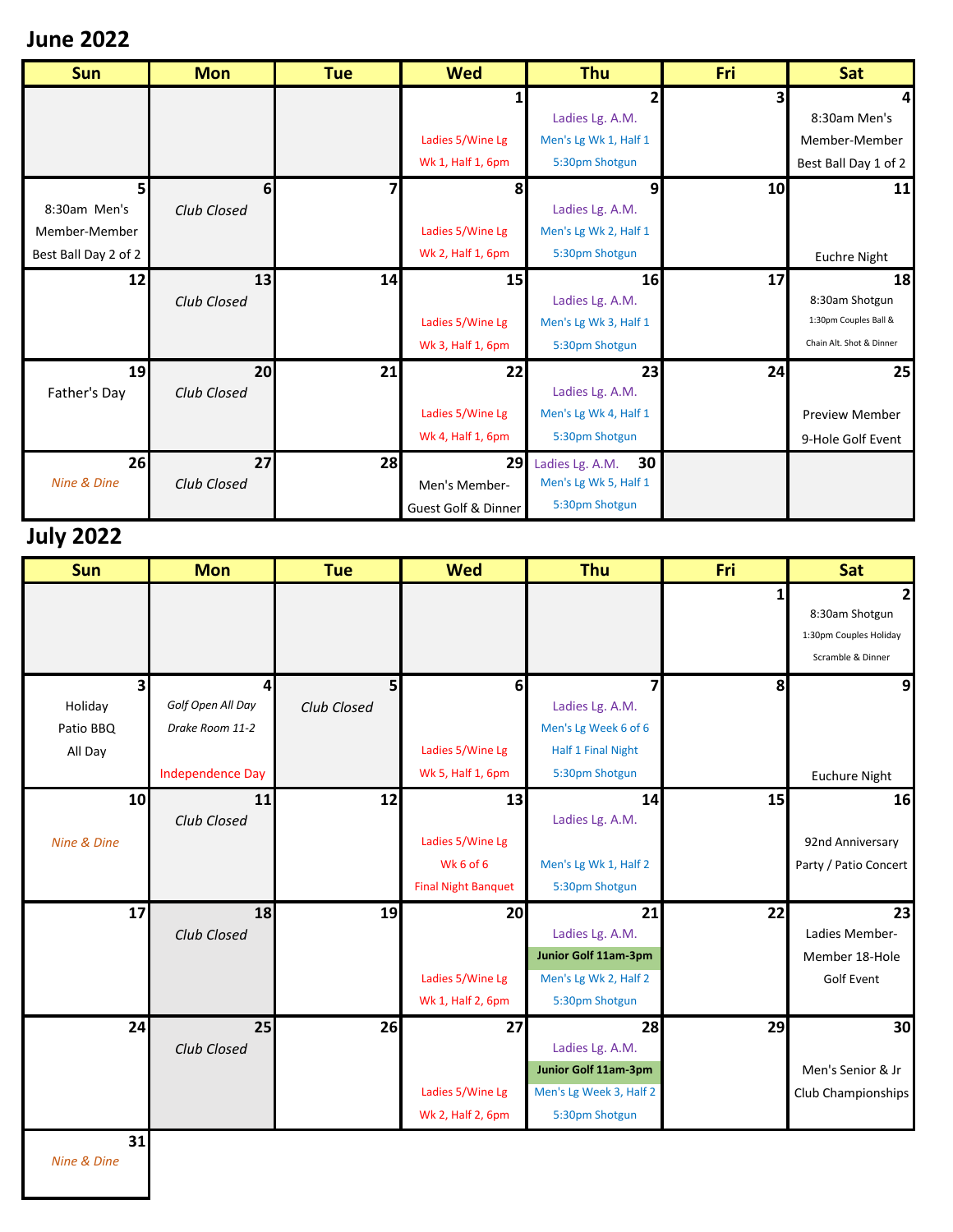## **August 2022**

| <b>Mon</b>  | <b>Tue</b>               | <b>Wed</b>                 | Thu                      | Fri                      | Sat                      |
|-------------|--------------------------|----------------------------|--------------------------|--------------------------|--------------------------|
|             |                          | 3                          | 4<br>Ladies Lg. A.M.     | 5                        | 6                        |
| Club Closed | Ladies                   |                            | Junior Golf 11am-3pm     |                          |                          |
|             | Member-Guest             | Ladies 5/Wine Lg           | Men's Lg Week 4, Half 2  |                          | <b>Euchure Night</b>     |
|             | Golf & Lunch             | Wk 3, Half 2, 6pm          | 5:30pm Shotgun           |                          |                          |
|             | <b>Detroit Eats Week</b> | <b>Detroit Eats Week</b>   | <b>Detroit Eats Week</b> | <b>Detroit Eats Week</b> | <b>Detroit Eats Week</b> |
| 8           | 9                        | 10                         | 11                       | 12                       | 13                       |
| Club Closed |                          |                            | Ladies Lg. A.M.          |                          |                          |
|             |                          |                            | Junior Golf 11am-3pm     |                          | 8:30am Shotgun           |
|             |                          | Ladies 5/Wine Lg           | Men;s Lg Week 5, Half 2  |                          | 1:30pm Father-Child      |
|             |                          | Wk 4, Half 2, 6pm          | 5:30pm Shotgun           |                          | Golf & Dinner            |
|             |                          | 17                         | 18                       | 19                       | 20                       |
|             |                          | Club Championship          |                          |                          | Men's                    |
| Club Closed |                          | <b>Qualifying Rounds</b>   | Ladies Lg. A.M.          |                          | Club Championships       |
|             |                          |                            | Men's Lg Week 6 of 6     |                          |                          |
|             |                          | Ladies 5/Wine Lg           | Half 2 Final Night       |                          |                          |
|             |                          | Wk 5, Half 2, 6pm          | 5:30pm Shotgun           |                          |                          |
|             |                          |                            | 25                       |                          | 27                       |
| Club Closed |                          |                            | Ladies Lg. A.M.          |                          |                          |
|             |                          | Ladies 5/Wine Lg           |                          |                          |                          |
|             |                          | Wk 6 of 6                  |                          |                          | Nine & Dine Weekend      |
|             |                          | <b>Final Night Banquet</b> |                          |                          |                          |
|             |                          | 31                         |                          |                          |                          |
| Club Closed |                          |                            |                          |                          |                          |
|             |                          |                            |                          |                          |                          |
|             |                          | 15<br>22<br>29             | 16<br>23<br>30           | 24                       | 26                       |

### **September 2022**

| <b>Sun</b>                 | <b>Mon</b>        | <b>Tue</b>         | <b>Wed</b>               | <b>Thu</b>               | Fri                      | Sat                        |
|----------------------------|-------------------|--------------------|--------------------------|--------------------------|--------------------------|----------------------------|
|                            |                   |                    |                          |                          | 2                        | 3 <sub>l</sub>             |
|                            |                   |                    |                          | Ladies Lg. A.M.          |                          |                            |
|                            |                   |                    |                          |                          |                          | Drake Room Closed          |
|                            |                   |                    |                          |                          |                          | for Private Event          |
| 41                         | 5 <sup>1</sup>    | 6                  | 7                        | 8                        | 9                        | 10 <sup>1</sup>            |
| 8:30am Shotgun             | Golf Open All Day | Club Closed        |                          |                          | Northern MI Member       | Northern MI Member         |
| 1:30pm Labor Day           | Drake Room 11-2   |                    |                          | Ladies Fall Round Up     | Golf Trip to             | Golf Trip to               |
| Scramble & Dinner          | Labor Day         |                    |                          |                          | <b>Shanty Creek</b>      | <b>Shanty Creek</b>        |
| 11                         | 12                | 13                 | 14                       | 15                       | 16                       | 17                         |
| Northern MI Member         | Club Closed       |                    |                          |                          |                          | Ladies                     |
| Golf Trip to               |                   |                    |                          |                          |                          | Club Championship          |
| <b>Shanty Creek</b>        |                   |                    |                          |                          |                          |                            |
| 18                         | 19                | 20                 | 21                       | 22                       | 23                       | 24                         |
|                            | Club Closed       |                    | <b>Play with the Pro</b> | <b>Play with the Pro</b> | <b>Play with the Pro</b> | <b>TBCC Presidents Cup</b> |
|                            |                   |                    |                          |                          |                          | Golf Event Day 1           |
|                            |                   |                    |                          |                          |                          |                            |
| 25                         | 26                | 27                 | 28                       | 29                       | 30                       |                            |
| <b>TBCC Presidents Cup</b> | Club Closed       |                    | <b>Play with the Pro</b> | <b>Play with the Pro</b> | <b>Play with the Pro</b> |                            |
| Golf Event Day 2           |                   |                    |                          | <b>Member Thank You</b>  |                          |                            |
| Rosh Hashanah Begins       |                   | Rosh Hashanah Ends |                          | Party                    |                          |                            |